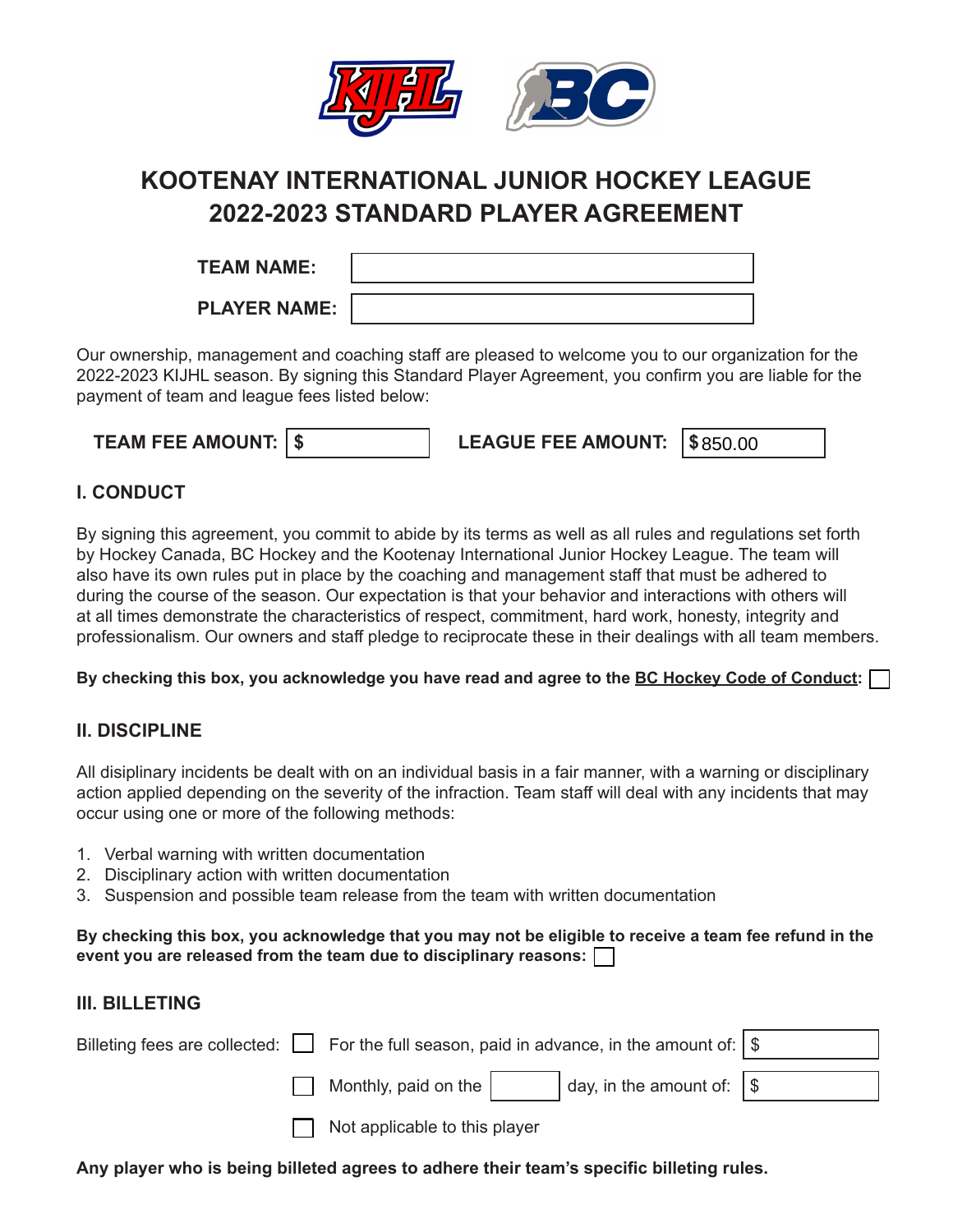## **IV. TEAM FEES**

| The |  | team fee for the 2022-23 season is: $\sqrt{s}$ |  |  |
|-----|--|------------------------------------------------|--|--|
|-----|--|------------------------------------------------|--|--|

This fee includes a non-refundable amount of  $\parallel$  \$  $\parallel$  (max. \$1000) once the SPA is signed.

Players designated as imports (non-Canadian) will be required to pay an additional \$150.00 (including taxes) to cover the cost of out-of-country transfer fees. Canadian players requiring an out-of-branch transfer from a province other than B.C. will be required to pay an additional \$100.00 (including taxes).

| Team fees include equipment costs: $\Box$ YES |  | $\Box$ NO, the equipment fee is: $\$\$ |  |
|-----------------------------------------------|--|----------------------------------------|--|
|-----------------------------------------------|--|----------------------------------------|--|

Team and League fees must be paid before the player plays in their first league game. League fees will be invoiced to the player or parent/guardian by the KIJHL and may be paid by credit card or e-transfer.

#### **V. REFUNDS**

In the event a player is released by management, the team and league fee are refundable as follows:

| IF RELEASED BY:                                                                                                     | <b>REFUND %</b> |  |
|---------------------------------------------------------------------------------------------------------------------|-----------------|--|
| August 15 to September 30                                                                                           | 80%             |  |
| Regular season start to October 31                                                                                  | 60%             |  |
| November 1 to December 1                                                                                            | 40%             |  |
| December 2 to January 10                                                                                            | 20%             |  |
| After January 10                                                                                                    | No refund       |  |
| Note: Team fee refunds will be calculated based on payment of the full fee amount, minus the non-refundable amount. |                 |  |

### **VI. EQUIPMENT**

All player equipment will be supplied by the player at their expense with the exception of the following:

| Helmet and full-face protection | Pair of hockey gloves       | Team hockey bag        |
|---------------------------------|-----------------------------|------------------------|
| Team track suit                 | Exercise t-shirt and shorts | Exercise bag           |
| Team hoodie                     | Practice jersey             | Pant shell             |
| Home and away game jerseys      | Home and away socks         | Pair of practice socks |
| Other:                          | . Other:                    | Other:                 |

#### **(CHECK ALL THAT APPLY)**

The player may keep the following items at the end of the season:

| Helmet and full-face protection | Pair of hockey gloves              | Team hockey bag        |
|---------------------------------|------------------------------------|------------------------|
| Team track suit                 | <b>Exercise t-shirt and shorts</b> | Exercise bag           |
| Team hoodie                     | Practice jersey                    | Pant shell             |
| Home and away game jerseys      | Home and away socks                | Pair of practice socks |
| Other:                          | Other:                             | Other:                 |

#### **(CHECK ALL THAT APPLY)**

If a player leaves the team prior to the end of the season for any reason, all items must be returned in good condition unless otherwise agreed upon by management. The cost of any items that cannot be returned to the team are considered a non-refundable cost and will be deducted from any refund amount.